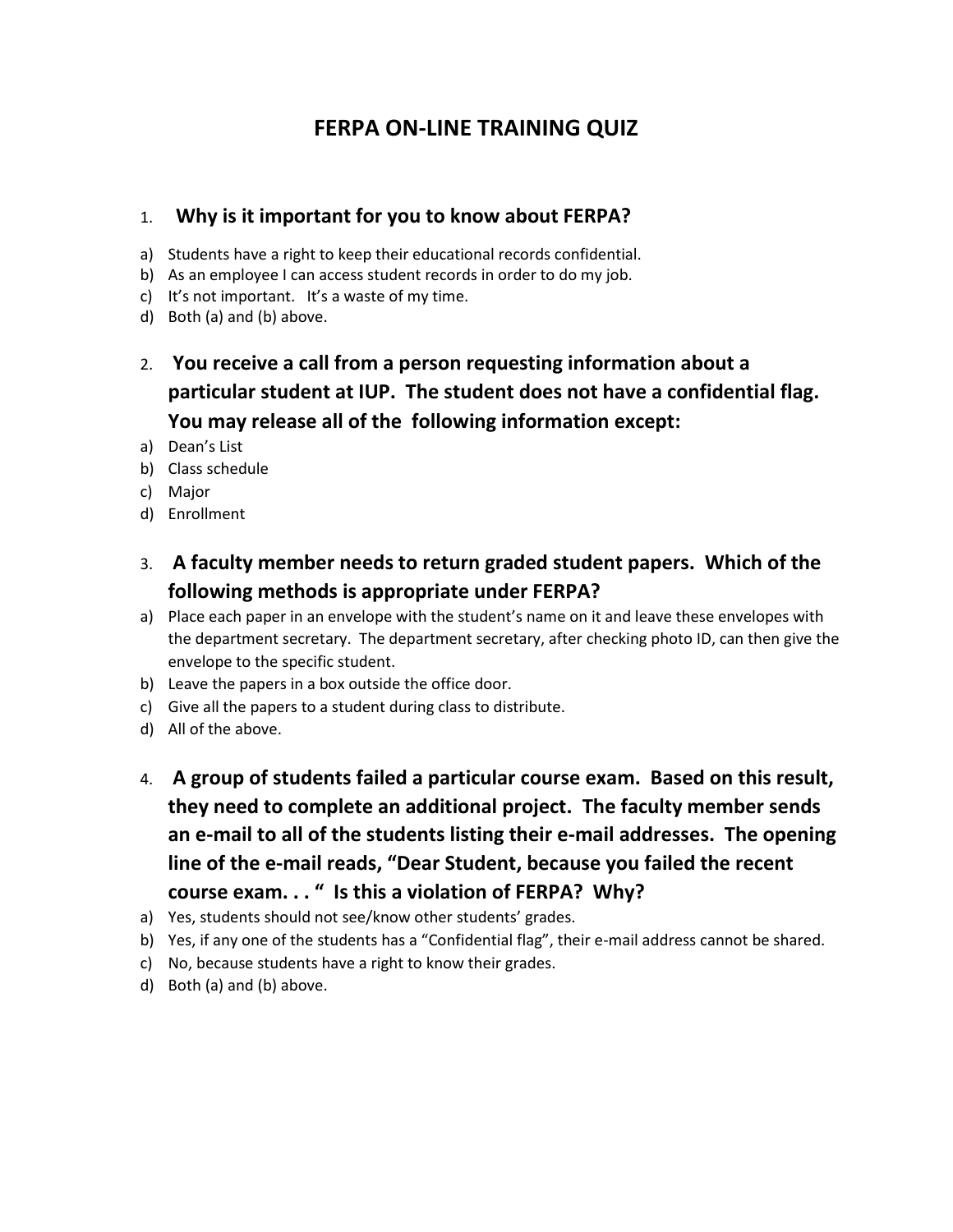- 5. **Which of the following is "educational record" information under FERPA and cannot be released without the student's authorization?**
- a) Probation/dismissal status.
- b) Grade in a course.
- c) Class attendance.
- d) All of the above.
- 6. **A parent calls and wants to know his son's grades. He says he "pays the tuition and you need to give him what he wants." You should:**
- a) Give him what he wants.
- b) Ask him if his son has given him authorization through the Student Record Release Authorization and has given him a key word and key phrase.
- c) Tell him you can't help him.
- d) Ask him for a copy of his income tax return, proving he claims his son as a dependent so you can give him the grades.

# 7. **You're walking through one of the buildings at lunchtime and see a list of student Banner ID's and grades posted outside an office door. What do you do?**

- a) Nothing. It's not your business.
- b) Knock on the office door and tell the instructor to take the list down.
- c) Notify your supervisor. Then if there is still a question, contact the Associate Registrar for Student Records.
- d) Take the list down and shred it.
- 8. **An individual rushes into your office and reports that he is the brother of a student. He demands to see her class schedule so he can find her. He says it's a family emergency. You should:**
- a) Print out her class schedule and hand it to him. It's an emergency.
- b) Look up her schedule and escort him to her class.
- c) Contact Campus Police for assistance.
- d) Tell him you cannot help him because of FERPA.